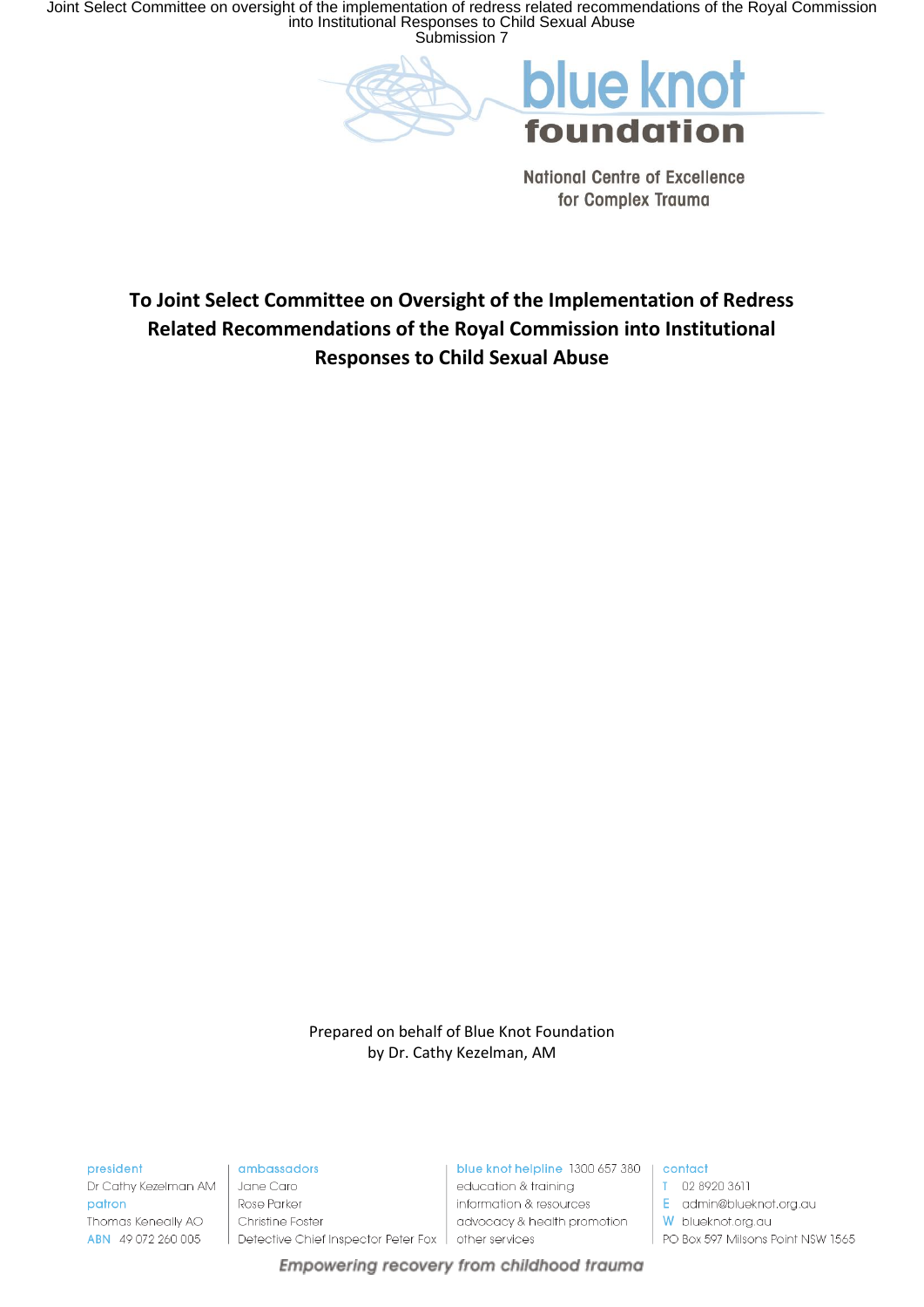## Joint Select Committee on oversight of the implementation of redress related recommendations of the Royal Commission<br>into Institutional Responses to Child Sexual Abuse<br>Submission 7

## Dear Committee Members

Thank you for this opportunity make comment on the Australian Government policy, program and legal response to the redress related recommendations of the Royal Commission, including the establishment and operation of the Commonwealth Redress Scheme and ongoing support of survivors, and its alignment with the Royal Commission recommendations.

Blue Knot Foundation is a Royal Commission Community Based Support Service which supports adult survivors of childhood trauma including adult survivors of institutional child sexual abuse seeking information about redress and support through the process of application to the national redress scheme. Blue Knot Foundation would like to acknowledge the work of government in developing and implementing this scheme, including in engaging the states and territories and non-government institutions.

In terms of the alignment of the scheme with the Royal Commission's recommendations. For Blue Knot, an area of major concern is the provision of counselling and psychological care services. A core principle of the Royal Commission's recommendations was to have a scheme which is fair and equitable. This is seemingly not the case for the provision of counselling and psychological care. Access to counselling depends very much on where a person lives and whether their state or territory has a recognised counselling scheme, which can offer access to an amount of counselling, dependent on the scheme.

This is in stark contrast to people who live in another state and territory, and to which people living there receive a sum of money which ranges from \$1,250 to \$5,000 over the 10 year period. For people who receive \$1,250 this effectively equates to 1 session every 1 ½ years. This is grossly inadequate for survivors of institutional child sexual abuse who in some cases might need intensive protracted therapy for periods of time. This is seriously inequitable. The guide around allocation of the quantum of funds for counselling also shows little understanding of child sexual abuse with an assumption that penetrative abuse by definition is the most severe. This is a very simplistic approach which ignores context e.g. grooming, impacts, mitigating factors etc.

The issue around the provision of redress for survivors with a criminal conviction invoking special consideration by the relevant Attorney-General and exclusion of survivors while serving a custodial sentence does not reflect the recommendations of the Royal Commission or the potential impacts on victims of institutional child sexual abuse on criminality. People who are serving or have served custodial sentences are paying their dues in terms of the crimes of which they have been convicted. Regardless of the severity of the crime, all victims, as per the need to deliver a fair and equitable scheme should be able to apply for redress providing they meet the criteria for the scheme, without doubling punishing them, often for the repercussions of their victimhood. These victims have had crimes committed against them and the harm done to them needs to be recognised as it does for all victims. Creating exclusions and special cases dependent on the discretion and judgement of different individuals, albeit Attorneys' General introduces an element of randomness and subjectivity and is punitive to those already victimised. Blue Knot strongly believes that all people who have served or are currently serving a custodial sentence should be apply to apply for redress alongside any other victims of institutional child sexual abuse. The fear that this will potentially put the scheme into disrepute shows a lack of understanding re abuse dynamics and trauma responses.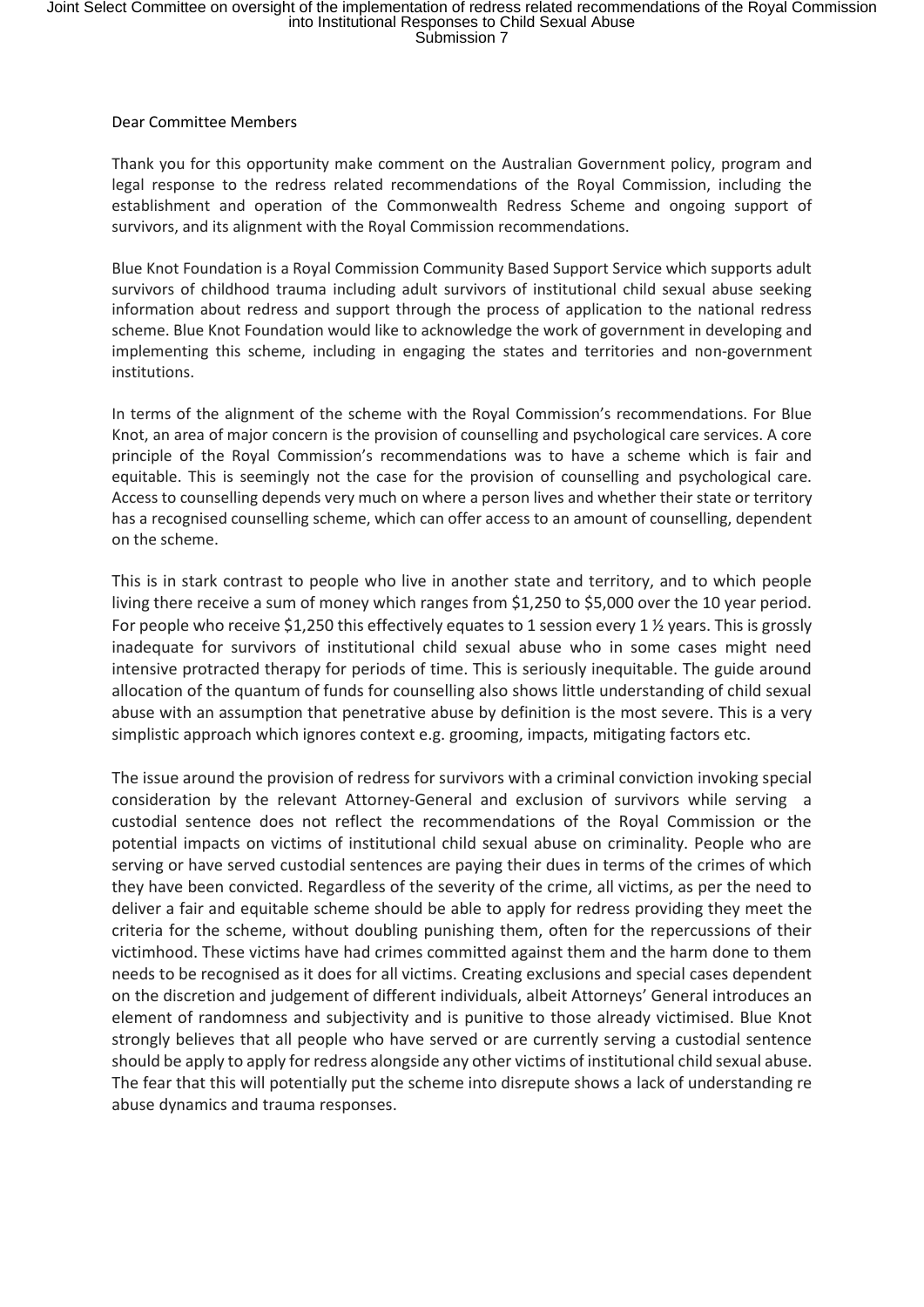The provision that each person can only submit one application is not sufficiently informed by an understanding of trauma and memory. Many survivors experience fragmented incomplete memories related to their abuse and their ability to provide a complete narrative including chronological details is often flawed. This means that depending on triggers and circumstances victims' accounts may vary over time and people can potentially recall additional information up to and including the naming of additional institutions over a multiple year period. This can mean that people can potentially have entirely valid reasons to submit additional applications which present new information re other institutions or the abuse and its impacts. An understanding of these dynamics needs to inform process and timing for applications.

Another issue of concern is the period of time survivors have to consider an offer. The Royal Commission had recommended 12 months. However the government scheme is 6 months. This does not consider the itinerant lives of some survivors who are not linked into services or other support structures – those who are homeless or live in truly remote parts of the country. There is an assumption that people will receive an offer and automatically process it with support whereas many won't receive it through the usual channels and won't have the supports or often the capacity to consider the offer, without additional supports and consideration in place, including an extension of the timeframe.

There has been a lack of transparency over the appointment of Independent Decision Makers – who they are (not in terms of individuals) but more how they have been chosen and a reassurance for survivors that they are truly independent and can be trusted. This is a major area of concern and their very title is austere and threatening, with an implication that a person has power of the outcome, and is effectively standing in judgement over the trauma a survivor experienced.

In terms of the implementation of the scheme, Blue Knot recognises the complexity of this process and the substantial work done by different areas of government to optimise the communications around the implementation of the scheme, the government process around implementation, training of personnel and delivery of support around redress application process. It is understood that this a new process which has never been undertaken before and hence the scale, detail, flow and requirements are being continually informed by new understandings.

While support services were funded to cover the transitional period, the funding has not been commensurate with the significant increase in demand and complexity of support needed to support victims through and around the application process. Blue Knot has been providing support to callers to its Helpline and seeking to provide warm referrals to other support services for face-to-face support around applications. In this process we have identified a lack of support for survivors with their applications for a number of different reasons:

 Many RCCBSS services (funded by DSS) are not adequately prepared for implementation of support services for survivors who are wanting support with applications. Front line staff do not understand redress, services are unclear about what they are providing, we have had funded services say "we don't do redress", another say "does the client want help with changing her address?" While we acknowledge that communicating the nuances of redress to all staff across all organisations is a challenge, this is taking some time to filter down. Blue Knot acknowledges the communication packages, website information and current offer by DSS and DHS to brief agencies. This will improve over time but currently it means that many survivors do struggle to find the support they need and the correct information